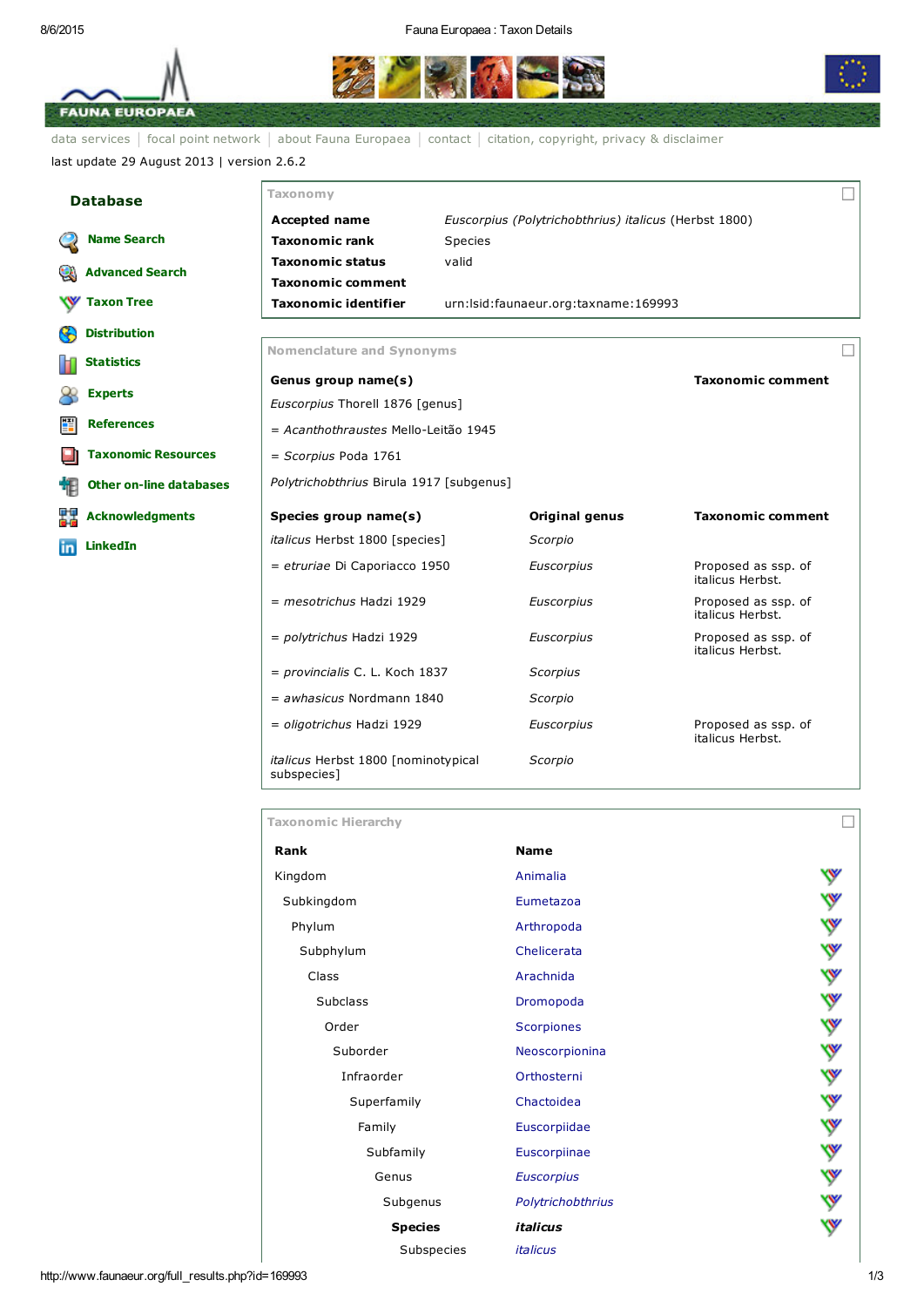|                                                 | For older JRE versions                                                                                       | For newer JRE versions<br>and blocked java applet |
|-------------------------------------------------|--------------------------------------------------------------------------------------------------------------|---------------------------------------------------|
| Display in Table                                | Display on Map                                                                                               | Display on Map                                    |
|                                                 |                                                                                                              |                                                   |
|                                                 | Check Global Biodiversity Informatics Facility (GBIF) occurrence details                                     |                                                   |
| <b>Experts</b>                                  |                                                                                                              |                                                   |
| <b>Name</b>                                     | Fauna Europaea status                                                                                        |                                                   |
| Crucitti, Dr Pierangelo                         | group coordinator                                                                                            |                                                   |
| Vignoli, Dr. Valerio                            | taxonomic specialist                                                                                         |                                                   |
| <b>References</b>                               |                                                                                                              |                                                   |
| Accepted name:                                  |                                                                                                              |                                                   |
|                                                 | Euscorpius (Polytrichobthrius) italicus (Herbst 1800)<br>no references present in the database for this name |                                                   |
| <b>Genus synonyms:</b>                          |                                                                                                              |                                                   |
| = Acanthothraustes Mello-Leitão 1945            |                                                                                                              |                                                   |
|                                                 | no references present in the database for this name                                                          |                                                   |
| $=$ Scorpius Poda 1761                          |                                                                                                              |                                                   |
|                                                 | no references present in the database for this name                                                          |                                                   |
| Polytrichobthrius Birula 1917 [subgenus]        |                                                                                                              |                                                   |
|                                                 | no references present in the database for this name                                                          |                                                   |
| <b>Species synonyms:</b>                        |                                                                                                              |                                                   |
| $=$ etruriae Di Caporiacco 1950                 | no references present in the database for this name                                                          |                                                   |
| = mesotrichus Hadzi 1929                        |                                                                                                              |                                                   |
|                                                 | no references present in the database for this name                                                          |                                                   |
| = polytrichus Hadzi 1929                        |                                                                                                              |                                                   |
|                                                 | no references present in the database for this name                                                          |                                                   |
| = provincialis C. L. Koch 1837                  |                                                                                                              |                                                   |
|                                                 | no references present in the database for this name                                                          |                                                   |
| $=$ awhasicus Nordmann 1840                     |                                                                                                              |                                                   |
|                                                 | no references present in the database for this name                                                          |                                                   |
| = oligotrichus Hadzi 1929                       |                                                                                                              |                                                   |
|                                                 | no references present in the database for this name                                                          |                                                   |
| italicus Herbst 1800 [nominotypical subspecies] |                                                                                                              |                                                   |
|                                                 | no references present in the database for this name                                                          |                                                   |
|                                                 | Check Zoological Record / Index to Organism Names (ION)                                                      |                                                   |